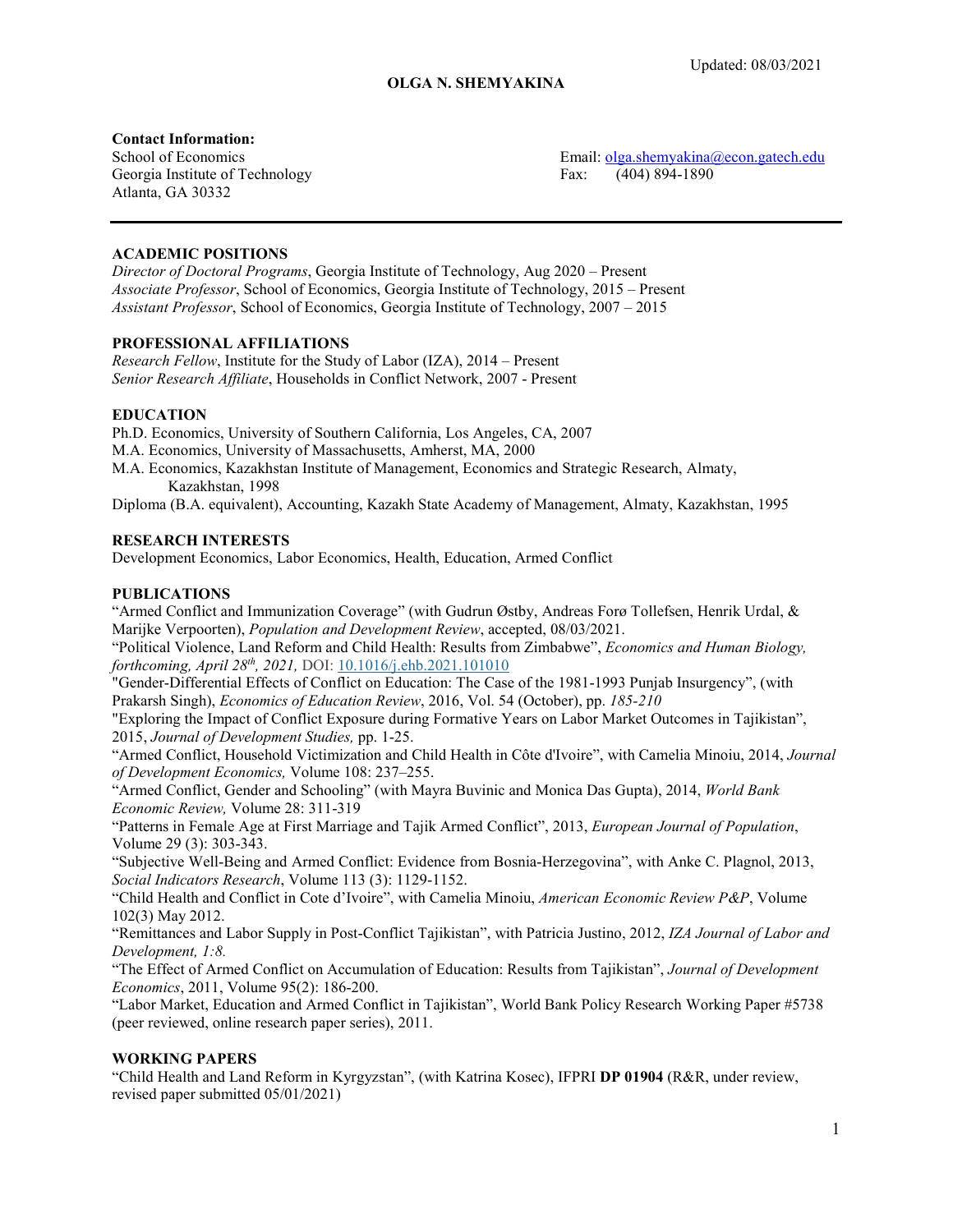"Domestic Violence and Childhood Exposure to Armed Conflict: Attitudes and Experiences" (with Giulia La Mattina) (under review: submitted November 2020) "Impact of Domestic Shocks on Child Outcomes" (with Shatakshee Dhongde)

"Financing Constraints as Barriers to Firm Survival and Growth in India", (with Usha Nair-Reichert)

#### *Selected Work in Progress*

"The association between WASH, nutrition, and early childhood growth faltering in rural Cambodia: a crosssectional risk factor analysis" (with Amanda Lai)

"Long-term Impacts of Displacement during Early Childhood – Evidence from Internally Displaced Population in Azerbaijan" (with Subha Mani, Eric Mvukiyehe, and Saurabh Singhal)

## **PROFESSIONAL REPORTS**

*Gender and Armed Conflict: an Overview of the Literature*", Prepared for the World Bank, June 2012. *Education and Violent Conflict in South Asia: Challenges and Solutions*, with Christine Valente, Prepared for the World Bank, October 2011.

## **SELECTED EMPLOYMENT EXPERIENCE**

Consultant, World Bank, Gender and Conflict, 2012 Consultant, World Bank, Education and Conflict in South Asia, 2011 Consultant, World Bank, Gender and Conflict: *Education and Labor Market in Tajikistan*, 2010 Research Assistant for Professor Richard A. Easterlin, USC, 2005-2006 Head Teaching Assistant, Department of Economics, USC, 2003-2004 Research Assistant for Professor Jeffrey B. Nugent, USC, Summers 2003, 2004 Teaching Assistant, Department of Economics, USC, 2002-2003 Lecturer, Department of Economics, KIMEP, Almaty, Kazakhstan, 2000- 2002 Consultant, Independent System Operator of New England (ISO-NE), Jan-Nov 2001 Economist-Intern, ISO-NE, Summer 2000 Research Assistant, Political Economy Research Institute, Amherst, MA, Jan-May 2000 Intern, Department of Economic and Social Affairs, United Nations Headquarters, New York, NY, Summer 1999

# **TEACHING**

*Undergraduate Courses*: Economic Development; Security and Conflict in Developing Countries; Senior Seminar in Political Economy; Economics of Conflict; Principles of Microeconomics; Principles of Macroeconomics; Economics and Policy; Entertainment Economics *Graduate Courses* Development Economics

*Thesis and Research Project Supervision:*

| Individual supervision: | 24 projects |
|-------------------------|-------------|
| Joint supervision:      | 18 projects |

## **SERVICE AND LEADERSHIP EXPERIENCE**

Georgia Tech: Leading Women @Tech Fellow, 2020-2021 Georgia Tech's Emerging Leaders Program (ELP) Fellow, 2019-2020 Chair Search Committee, SOE/IAC, 2017-2018 Graduate Curriculum Committee, SOE, 2016 - 2018 Research Committee, SOE, 2016 - Present Georgia Tech Liaison for the Committee for Women in the Economics Profession (CSWEP), 2014 - Present Faculty Advisor for the Kappa of Georgia Chapter of Omicron Delta Epsilon (ODE), 2013 – Present Faculty Advisor for the Economics Club @ GT, 2013 - Present M.S. Economics Curriculum Committee, 2012-2013 Ph.D. Admissions Committee, 2011-2012 MS Recruitment Committee, 2010-2011, Undergraduate Curriculum Committee, 2010-2011 Legacy Awards Committee, IAC, GaTech, Spring 2010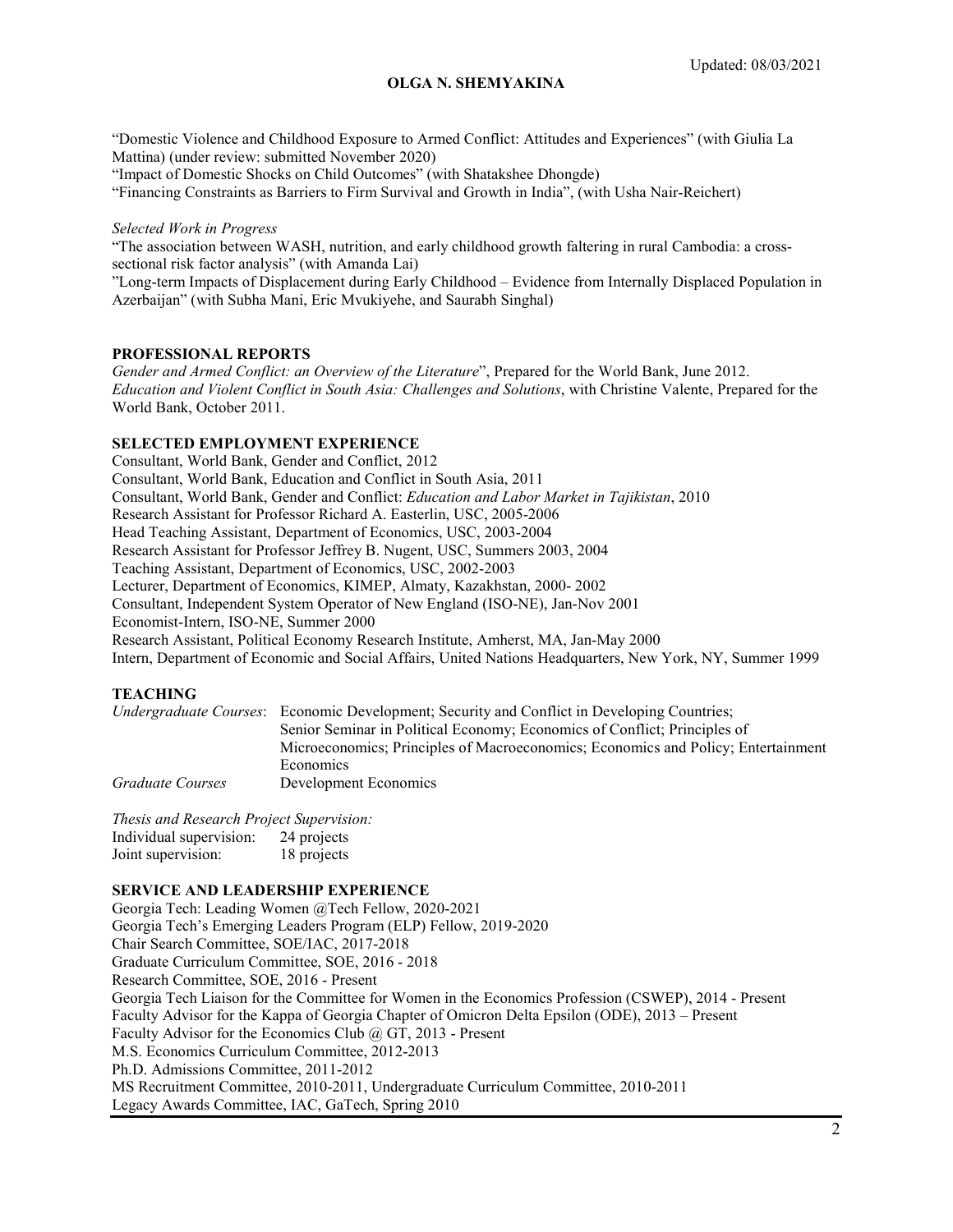Charitable Contributions Coordinator, School of Economics, GaTech, 2009-2010 Coordinator of the Seminar Series, School of Economics, GaTech, Fall 2008-Spring 2009 Member of Hiring Committee, School of Economics, GaTech, 2007-2008, 2011

#### **INVITED CONFERENCE AND WORKSHOP RESEARCH PRESENTATIONS**

- **2021:** Annual Meeting of the Association for Comparative Studies (@ASSA/AEA Annual Meeting, January 2021); International Association for Feminist Economics (@ASSA/AEA Annual Meeting), January 2021; Southern Economic Association, November 2021 (forthcoming)
- **2020:** Annual Meeting of the Southern Economics Association, New Orleans, LA (November 2021)
- **2019:** Pacific Development Conference, USC, Los Angeles, CA, March 2019; 94th Western Economic Association International Meeting, San Francisco, CA, June 2019
- **2018:** 14th Annual Conference on Economic Growth and Development, Indian Statistical Institute, Delhi, India, December; Annual Meeting of the Southern Economics Association, Washington, DC, November; Annual Meeting of the American Economic Association, CSWEP session, Philadelphia, PA (presented by co-author)
- **2017:** Annual Meeting of the Southern Economics Association, Tampa, FL, November 2017, (presented by co-author); Northeastern Universities Development Conference (NEUDC), Medford, MA, November 2017; "Agriculture and Rural Transformation in Asia", an international conference organized by ReSAKSS-Asia, IFPRI, TDRI, & TVSEP project of Leibniz Universit Hannover, Bangkok, Thailand, December 12-14<sup>th</sup>; International Studies Association, Baltimore, MD (February); Annual Meeting of the Population Association of America, Chicago, IL (April)
- **2016:** Annual Meeting of the Southern Economics Association, Washington DC (November); "Responding to Crises" Conference, UNU-WIDER, Helsinki, Finland (September); the 16th Jan Tinbergen European Peace Science Conference, Milan, Italy; Meeting of the Western Economic Association, Portland, OR; Kosmos workshop "Emergency Agriculture and Food Security", Humboldt University of Berlin & IGZ May 30-31st, 2016
- 2015: The 11<sup>th</sup> Households in Conflict Network Workshop, the Munk School of Global Affairs, University of Toronto, Canada; November; Confronting Fragility and Conflict in Africa: Annual World Bank Conference on Africa, Berkeley, CA; June; Annual Meeting of the Population Association of America, San Diego, CA; April; CSAE Conference 2015: Economic Development in Africa, Oxford, U.K. March; AEA meeting (Annual Meeting of the Association for Comparative Economics); Boston, MA, January
- **2014:** Annual Meeting of the Southern Economic Association, Atlanta, GA; November 6<sup>th</sup> Annual Meeting on the Economics of Risky Behaviors (AMERB), IZA and EAFIT, Medellin, Colombia;
	- Pacific Development Conference (PacDev), UCLA, Los Angeles, CA
- **2013:** Northeastern Universities Development Conference (NEUDC), Harvard, MA; Annual Meeting of the Southern Economic Association, Tampa, FL (2 papers); Inequalities in Children's Outcomes in Developing Countries, St. Anne's College, Oxford, U.K.; 13th Jan Tinbergen European Peace Science Conference, Milan, Italy (2 papers)
- 2012: 8<sup>th</sup> Households in Conflict Workshop, Aix-en-Provence, France; Annual Meeting of the Association for Slavic, East European, & Eurasian Studies, New Orleans, LA; NEUDC at Dartmouth, NH; First NOVAFRICA Conference on Economic Development in Africa, Lisbon, Portugal; *The Economic and Social Consequences of Armed Conflict and Crime*, Cartagena, Colombia; 12th Jan Tinbergen European Peace Science Conference, Berlin, Germany; Centre for the Study of African Economies Conference (CSAE) Oxford, UK, (presented by co-author); Annual Meeting of the American Economic Association, CSWEP session; Annual Meeting of the Association for Comparative Economics; Chicago, IL **2011**: Annual Meeting of the Southern Economic Association, Washington, DC;
- 7th Households in Conflict Workshop: Civil Wars and Political Violence, Barcelona, Spain; 3<sup>rd</sup> International Society of Child Indicators Conference, York, U.K.; International Economic Development Conference, Madison, WI; Annual Meeting of the Association for Comparative Studies, Denver, CO.
- **2010:** Gender and Conflict Research Workshop, PRIO/World Bank, Oslo, Norway; Fourth Southeastern International Development Conference; Southern Economic Association, Atlanta, GA;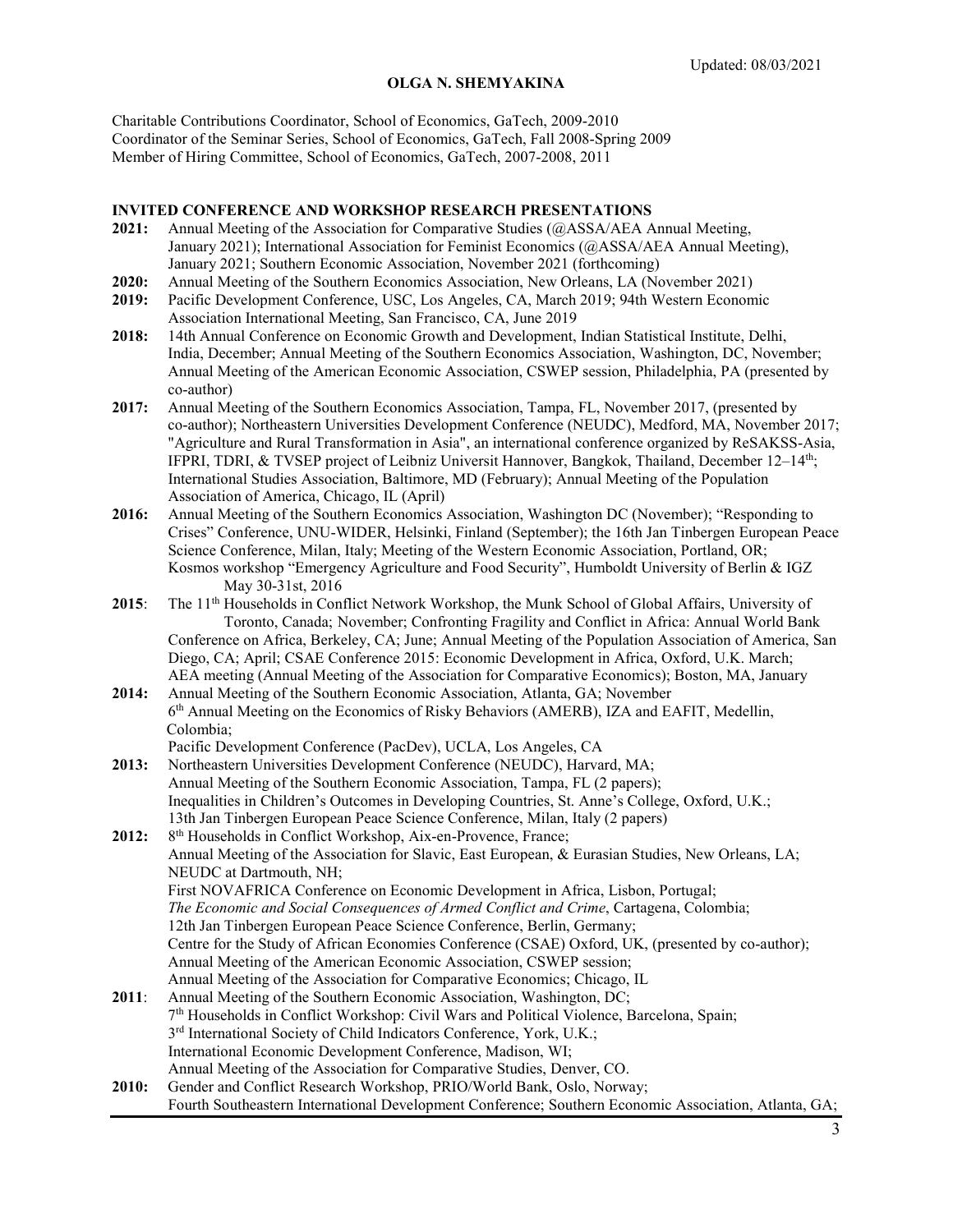Gender and Conflict Research Workshop, World Bank, Washington, D.C.; The Behavioral and Cultural Foundations and Consequences of Violence, HiCN & the Institute of Social Sciences, Lisbon, Portugal; Pacific Conference for Development Economics, USC, CA; Annual Meeting of the American Economic Association, Atlanta, GA; Annual Meeting of the Middle East Economic Association, Atlanta, GA **2009**: Annual Meeting of the Population Association of America, Detroit, MI **2008**: 4th Annual HiCN Workshop, Yale University; Pacific Conference for Development Economics, UCSD **2007:** 3rd Annual HiCN Workshop, Institute of Development Studies, Sussex, U.K.; 4th Minnesota International Economic Development Conference, Minneapolis, MN; Pacific Conference for Development Economics, UC Davis; Annual Meeting of the Population Association of America, New York, NY; 2nd Annual HiCN Workshop, University of Antwerp, Antwerp, Belgium **2006:** "Poverty Reduction in Conflict and Fragile States: Perspectives from the Household Level", DIW Berlin, HiCN & USAID, Washington, D.C.; NEUDC Conference, Ithaca, NY; Population Association of America, Los Angeles, CA; 1st Annual Households in Conflict Network Workshop, DIW, Berlin, Germany

# **INVITED CONFERENCE SPEAKER and PARTICIPANT**

- 2021: 7th Annual 'Life in Kyrgyzstan' Conference, invited keynote speaker, Oct 26-28, 2021 (forthcoming)
- 2019: "Gender inequality and forced displacement", expert workshop, Sept 19-20th, New York, NY, USA (invited speaker)
- 2018: "Accelerating The End of Hunger and Malnutrition", global event, organized by IFPRI-FAO, Bangkok, Thailand, Nov  $28-30<sup>th</sup>$  (invited participant)
- 2017: "Agriculture and Rural Transformation in Asia", an international conference organized by ReSAKSS-Asia, IFPRI, TDRI, and TVSEP project of Leibniz Universit Hannover, Bangkok, Thailand, December 12–14<sup>th</sup> (invited speaker)
- 2016: "Responding to Crises", UNU-WIDER annual conference, Helsinki, Finland, Sept  $23-24<sup>th</sup>$ , (invited speaker)
- 2015: "Mapping the Future of Development Economics", UNU-WIDER annual conference, Helsinki, Finland, Sept.  $17-19<sup>th</sup>$  (invited participant)

# **SEMINAR PRESENTATIONS**

*Invited Seminars*

2021: Florida International University, Miami, FL (forthcoming); Westminster Development Policy Network Virtual Seminars (July 14th); Leibniz Institute for East and Southeast European Studies (IOS), Regensburg, Germany (virtual seminar) (May  $18<sup>th</sup>$ )

2019: University of Georgia, Athens, GA

2014: DiW-German Institute for Economic Research, Berlin, Germany

2012: The World Bank; Bush School of Government, Texas A&M University

2011: Dalhousie University; 2010: Vanderbilt University; 2007: Florida State University, Georgia Institute of Technology, Mount Holyoke College, Stockholm Institute for Transition Economies (SITE) at the Stockholm School of Economics, Towson University

*Other Seminars*

2013: Georgia Institute of Technology

#### **SELECTED GRANTS, FELLOWSHIPS AND AWARDS**

*Research Grants*

"Multi-scale Synthesis of Land Cover and Land Use, Climatic and Societal Changes in Drylands of Central Asia", co-PI (PI: Irina Sokolik, Earth and Atmospheric Sciences), Georgia Tech, Sponsor: NASA/GODDARD SPACE FLT CTR/MD, (\$790,320), 2014-2017

Special Research Awards (SRA), Ivan Allen College Faculty Development Programs, Georgia Institute of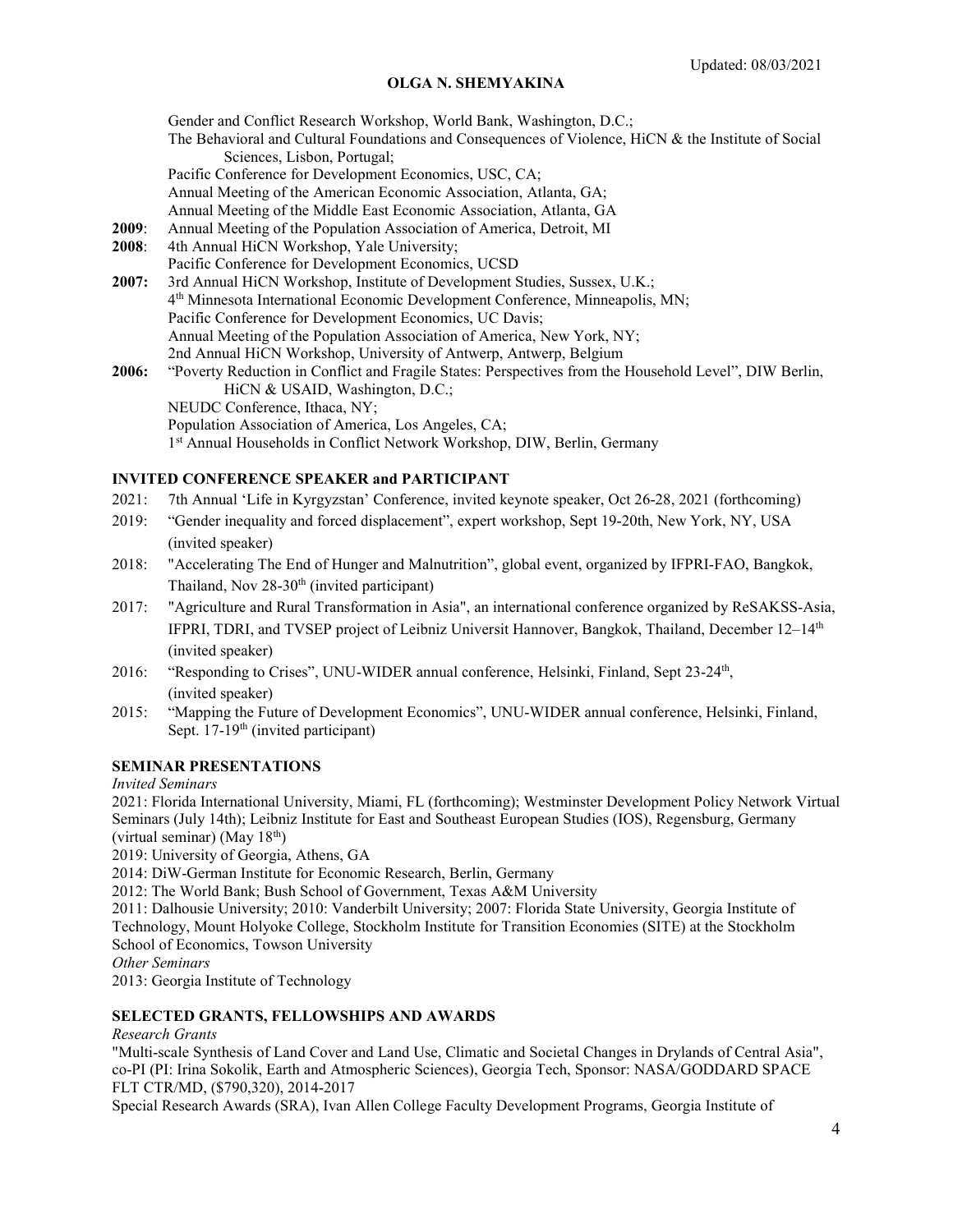Technology, (one course release), Fall 2012, Spring 2019

ISERF grant, Ivan Allen College (IAC), Georgia Institute of Technology, Summer 2010 (\$2,500)

Title VIII Research Grant, US Department of State, (\$9,980), Institute for Social Research (ISR), William Davidson Institute, University of Michigan, 2006

Urban and Global Interdisciplinary Dissertation Research Grant (\$10,000), USC Urban Initiative, USC, 2006-2007

#### *Academic Fellowships*

Special Research Awards (SRA), IAC Faculty Development Programs, Georgia Institute of Technology, Fall 2012 Final Year Dissertation Fellowship, College of Letters, Arts and Sciences, USC, 2006-2007 (Full Tuition Scholarship and \$16,000/academic year stipend)

Graduate Assistantship, Department of Economics, USC, 2002-2006

Best Third Year Empirical Paper Award**,** Department of Economics, USC, 2005

Edmund E. Muskie Graduate Fellowship, United States Information Agency, 1998-2000 (Full tuition scholarship for the academic years 1998-2000 plus a monthly stipend of \$1,100)

#### *Teaching Awards*

"Thank-a-Teacher" Certificate, Center for the Enhancement of Teaching and Learning, Georgia Tech, 2007, 2010, 2011, 2013, 2014, 2015, 2016

Fellow of Class of 1969 Teaching Fellows Program, Center for the Enhancement of Teaching and Learning, Georgia Tech, Aug. 2007 – May 2008

Outstanding Teaching Assistant Award**,** Department of Economics, USC, 2004

Teaching Fellowship, Civic Education Project/Support for Community Outreach and Teaching Program (CEP/SCOUT), Kazakhstan, 2001-2002

## **INVITED PARTICIPANT AND WORKSHOPS AND SUMMER SCHOOLS**

CeMENT: Mentoring for Junior Faculty Workshop, CSWEP, Chicago, January 2012

Summer School in Development Economics, Bureau for Research and Economic Analysis of Development (BREAD), Banff, Canada, 2005

1st PhD Summer Workshop on Economics of Information Technology, New York University/Center for Digital Economy Research, New York, NY, 2005

Rethinking Development Economics, Summer School, Trinity College, Cambridge, U.K., 2002 Politics of Finance in Emerging Economies, Central European Summer University, Budapest, Hungary, 2001 Applied Microeconometrics workshop, University of Wisconsin, Madison, August 2008

#### **MEMBERSHIPS**

American Economic Association Association for Comparative Economic Studies Committee for the Status of Women in Economics Profession (CSWEP) Economists for Peace and Security Population Association of America Southern Economic Association Western Economic Association

# **REFEREE**

*Journals* Asian Population Studies Conflict Management and Peace Science Economics and Human Biology Economic Development and Cultural Change Economic Journal Economics of Education Review European Journal of Political Economy Journal of Comparative Economics Journal of Development Economics Journal of Economic Behavior and Organization Journal of Family and Economic Issues